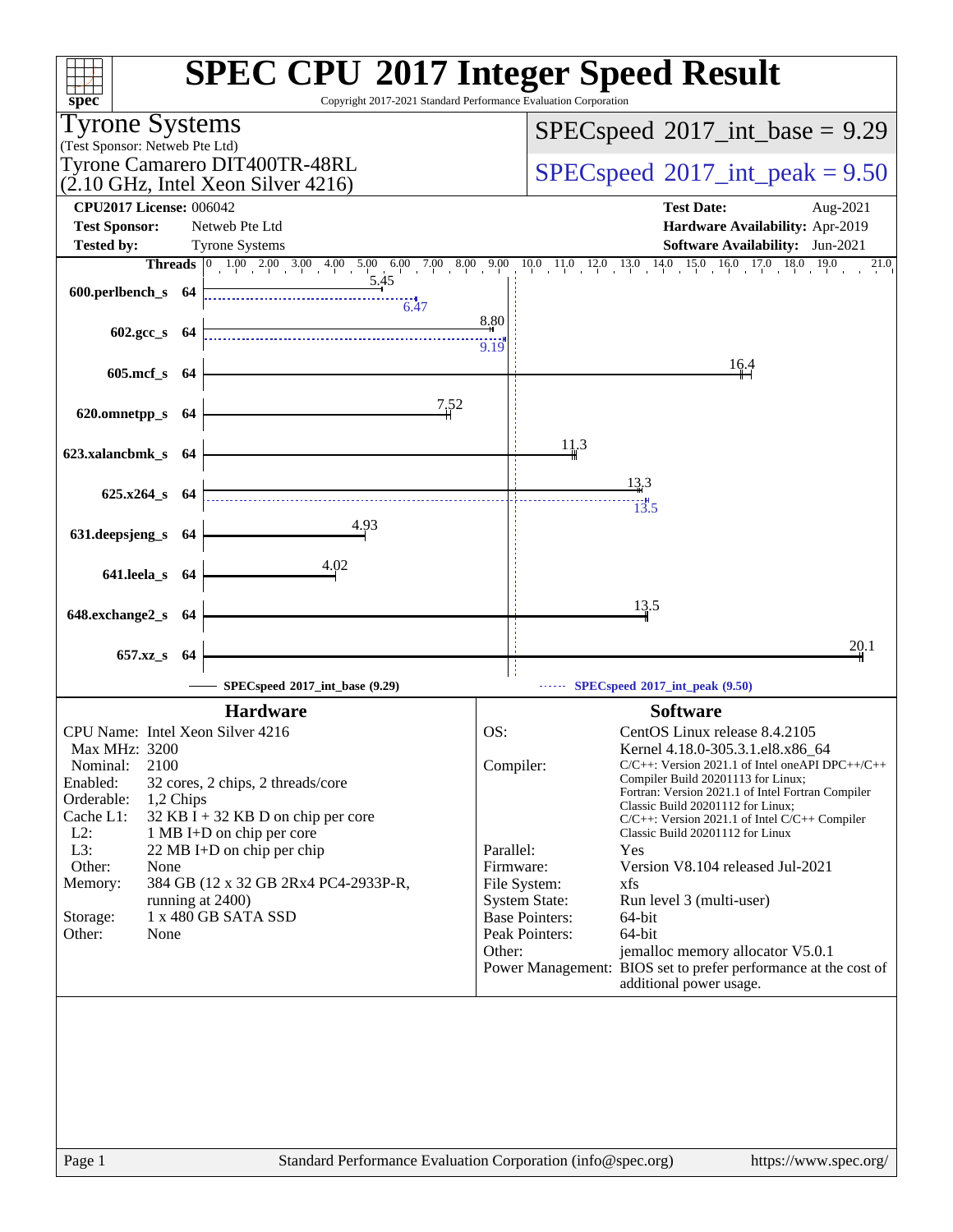Copyright 2017-2021 Standard Performance Evaluation Corporation

#### Tyrone Systems

**[spec](http://www.spec.org/)**

(Test Sponsor: Netweb Pte Ltd)

 $(2.10 \text{ GHz}, \text{Intel Xeon Silver } 4216)$ 

 $SPECspeed^{\circledcirc}2017\_int\_base = 9.29$  $SPECspeed^{\circledcirc}2017\_int\_base = 9.29$ 

Tyrone Camarero DIT400TR-48RL  $\begin{array}{c|c}\n\text{SPEC speed} \textcirc 2017\n\text{ int } peak = 9.50\n\end{array}$ 

**[CPU2017 License:](http://www.spec.org/auto/cpu2017/Docs/result-fields.html#CPU2017License)** 006042 **[Test Date:](http://www.spec.org/auto/cpu2017/Docs/result-fields.html#TestDate)** Aug-2021 **[Test Sponsor:](http://www.spec.org/auto/cpu2017/Docs/result-fields.html#TestSponsor)** Netweb Pte Ltd **[Hardware Availability:](http://www.spec.org/auto/cpu2017/Docs/result-fields.html#HardwareAvailability)** Apr-2019 **[Tested by:](http://www.spec.org/auto/cpu2017/Docs/result-fields.html#Testedby)** Tyrone Systems **[Software Availability:](http://www.spec.org/auto/cpu2017/Docs/result-fields.html#SoftwareAvailability)** Jun-2021

#### **[Results Table](http://www.spec.org/auto/cpu2017/Docs/result-fields.html#ResultsTable)**

| <b>Base</b>                         |                |                |       |                | <b>Peak</b> |                |       |                |                |              |                |              |                |              |
|-------------------------------------|----------------|----------------|-------|----------------|-------------|----------------|-------|----------------|----------------|--------------|----------------|--------------|----------------|--------------|
| <b>Benchmark</b>                    | <b>Threads</b> | <b>Seconds</b> | Ratio | <b>Seconds</b> | Ratio       | <b>Seconds</b> | Ratio | <b>Threads</b> | <b>Seconds</b> | <b>Ratio</b> | <b>Seconds</b> | <b>Ratio</b> | <b>Seconds</b> | <b>Ratio</b> |
| $600.$ perlbench $\mathsf{S}$       | 64             | 326            | 5.45  | 327            | 5.43        | 326            | 5.45  | 64             | 274            | 6.47         | 273            | 6.50         | 276            | 6.44         |
| 602.gcc_s                           | 64             | 452            | 8.80  | 451            | 8.84        | 455            | 8.74  | 64             | 432            | 9.22         | 436            | 9.13         | 433            | 9.19         |
| $605$ .mcf s                        | 64             | 288            | 16.4  | 283            | 16.7        | 288            | 16.4  | 64             | 288            | 16.4         | 283            | 16.7         | 288            | 16.4         |
| 620.omnetpp_s                       | 64             | 217            | 7.52  | 217            | 7.52        | 220            | 7.40  | 64             | 217            | 7.52         | 217            | 7.52         | 220            | 7.40         |
| 623.xalancbmk s                     | 64             | 125            | 11.4  | 125            | 11.3        | 126            | 11.2  | 64             | 125            | 11.4         | <u> 125</u>    | 11.3         | 126            | 1.2          |
| 625.x264 s                          | 64             | 133            | 13.3  | 132            | 13.3        | 133            | 13.2  | 64             | 131            | 13.5         | 130            | 13.6         | 131            | 13.5         |
| 631.deepsjeng_s                     | 64             | 290            | 4.93  | 291            | 4.92        | 291            | 4.93  | 64             | 290            | 4.93         | 291            | 4.92         | 291            | 4.93         |
| 641.leela s                         | 64             | 425            | 4.02  | 424            | 4.02        | 425            | 4.02  | 64             | 425            | 4.02         | 424            | 4.02         | 425            | 4.02         |
| 648.exchange2_s                     | 64             | 217            | 13.5  | 218            | 13.5        | 218            | 13.5  | 64             | 217            | 13.5         | 218            | 13.5         | 218            | 13.5         |
| $657.xz$ s                          | 64             | 308            | 20.1  | <u>308</u>     | <b>20.1</b> | 309            | 20.0  | 64             | 308            | 20.1         | <b>308</b>     | 20.1         | 309            | 20.0         |
| $SPECspeed^{\circ 2017}$ int base = |                |                | 9.29  |                |             |                |       |                |                |              |                |              |                |              |

**[SPECspeed](http://www.spec.org/auto/cpu2017/Docs/result-fields.html#SPECspeed2017intpeak)[2017\\_int\\_peak =](http://www.spec.org/auto/cpu2017/Docs/result-fields.html#SPECspeed2017intpeak) 9.50**

Results appear in the [order in which they were run.](http://www.spec.org/auto/cpu2017/Docs/result-fields.html#RunOrder) Bold underlined text [indicates a median measurement](http://www.spec.org/auto/cpu2017/Docs/result-fields.html#Median).

#### **[Submit Notes](http://www.spec.org/auto/cpu2017/Docs/result-fields.html#SubmitNotes)**

 The numactl mechanism was used to bind copies to processors. The config file option 'submit' was used to generate numactl commands to bind each copy to a specific processor. For details, please see the config file.

#### **[Operating System Notes](http://www.spec.org/auto/cpu2017/Docs/result-fields.html#OperatingSystemNotes)**

Stack size set to unlimited using "ulimit -s unlimited"

#### **[Environment Variables Notes](http://www.spec.org/auto/cpu2017/Docs/result-fields.html#EnvironmentVariablesNotes)**

```
Environment variables set by runcpu before the start of the run:
KMP AFFINITY = "granularity=fine, scatter"
LD_LIBRARY_PATH = "/home/cpu2017/lib/intel64:/home/cpu2017/je5.0.1-64"
MALLOC_CONF = "retain:true"
OMP_STACKSIZE = "192M"
```
#### **[General Notes](http://www.spec.org/auto/cpu2017/Docs/result-fields.html#GeneralNotes)**

 Binaries compiled locally by Netweb Transparent Huge Pages enabled by default Prior to runcpu invocation Filesystem page cache synced and cleared with: sync; echo 3> /proc/sys/vm/drop\_caches runcpu command invoked through numactl i.e.: numactl --interleave=all runcpu <etc>

**(Continued on next page)**

| ige |  |
|-----|--|
|-----|--|

Page 2 Standard Performance Evaluation Corporation [\(info@spec.org\)](mailto:info@spec.org) <https://www.spec.org/>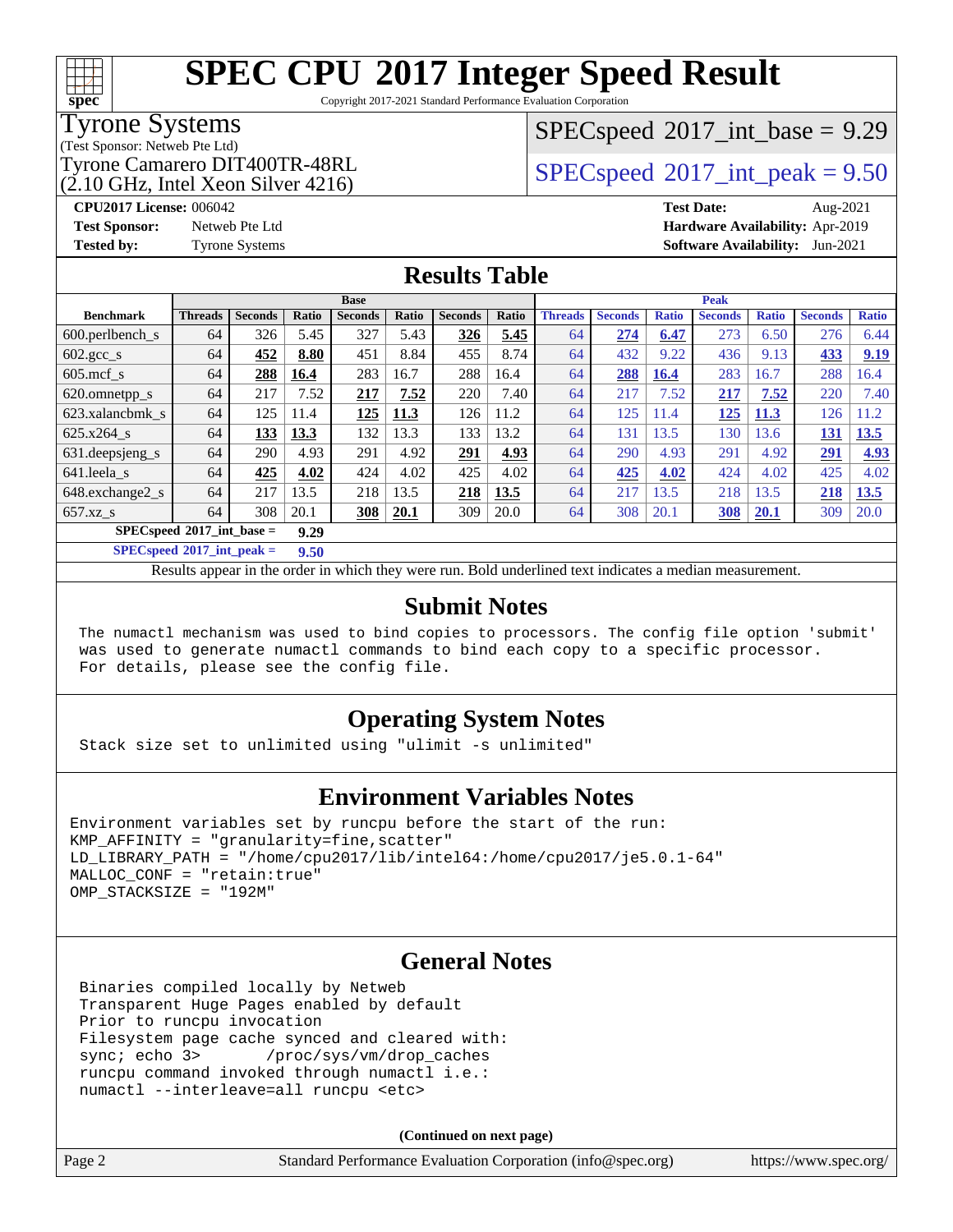Copyright 2017-2021 Standard Performance Evaluation Corporation

### Tyrone Systems

**[spec](http://www.spec.org/)**

(Test Sponsor: Netweb Pte Ltd)

 $SPECspeed^{\circ}2017\_int\_base = 9.29$  $SPECspeed^{\circ}2017\_int\_base = 9.29$ 

Tyrone Camarero DIT400TR-48RL  $\vert$  [SPECspeed](http://www.spec.org/auto/cpu2017/Docs/result-fields.html#SPECspeed2017intpeak)®[2017\\_int\\_peak = 9](http://www.spec.org/auto/cpu2017/Docs/result-fields.html#SPECspeed2017intpeak).50

**[Test Sponsor:](http://www.spec.org/auto/cpu2017/Docs/result-fields.html#TestSponsor)** Netweb Pte Ltd **[Hardware Availability:](http://www.spec.org/auto/cpu2017/Docs/result-fields.html#HardwareAvailability)** Apr-2019

(2.10 GHz, Intel Xeon Silver 4216)

**[CPU2017 License:](http://www.spec.org/auto/cpu2017/Docs/result-fields.html#CPU2017License)** 006042 **[Test Date:](http://www.spec.org/auto/cpu2017/Docs/result-fields.html#TestDate)** Aug-2021 **[Tested by:](http://www.spec.org/auto/cpu2017/Docs/result-fields.html#Testedby)** Tyrone Systems **[Software Availability:](http://www.spec.org/auto/cpu2017/Docs/result-fields.html#SoftwareAvailability)** Jun-2021

#### **[General Notes \(Continued\)](http://www.spec.org/auto/cpu2017/Docs/result-fields.html#GeneralNotes)**

Yes: The test sponsor attests, as of date of publication, that CVE-2017-5715 (Spectre variant 2) is mitigated in the system as tested and documented.

Yes: The test sponsor attests, as of date of publication, that CVE-2017-5753 (Spectre variant 1) is mitigated in the system as tested and documented.

NA: The test sponsor attests, as of date of publication, that CVE-2017-5754 (Meltdown) is mitigated in the system as tested and documented.

jemalloc, a general purpose malloc implementation

built with the RedHat Enterprise 7.5, and the system compiler gcc 4.8.5

sources available from jemalloc.net or<https://github.com/jemalloc/jemalloc/releases>

#### **[Platform Notes](http://www.spec.org/auto/cpu2017/Docs/result-fields.html#PlatformNotes)**

BIOS Settings: Power Technology set to Custom Power Performance Tuning set to BIOS Controls EPB ENERGY\_PERF\_BIAS\_CFG mode set to Performance LLC Dead Line Alloc set to Disable Sysinfo program /home/cpu2017/bin/sysinfo Rev: r6622 of 2021-04-07 982a61ec0915b55891ef0e16acafc64d running on localhost.localdomain Mon Aug 9 00:42:51 2021 SUT (System Under Test) info as seen by some common utilities. For more information on this section, see <https://www.spec.org/cpu2017/Docs/config.html#sysinfo> From /proc/cpuinfo model name : Intel(R) Xeon(R) Silver 4216 CPU @ 2.10GHz 2 "physical id"s (chips) 64 "processors" cores, siblings (Caution: counting these is hw and system dependent. The following excerpts from /proc/cpuinfo might not be reliable. Use with caution.) cpu cores : 16 siblings : 32 physical 0: cores 0 1 2 3 4 5 6 7 8 9 10 11 12 13 14 15 physical 1: cores 0 1 2 3 4 5 6 7 8 9 10 11 12 13 14 15 From lscpu from util-linux 2.32.1: Architecture: x86\_64 CPU op-mode(s): 32-bit, 64-bit Byte Order: Little Endian  $CPU(s):$  64 On-line CPU(s) list: 0-63 Thread(s) per core: 2 Core(s) per socket: 16 **(Continued on next page)**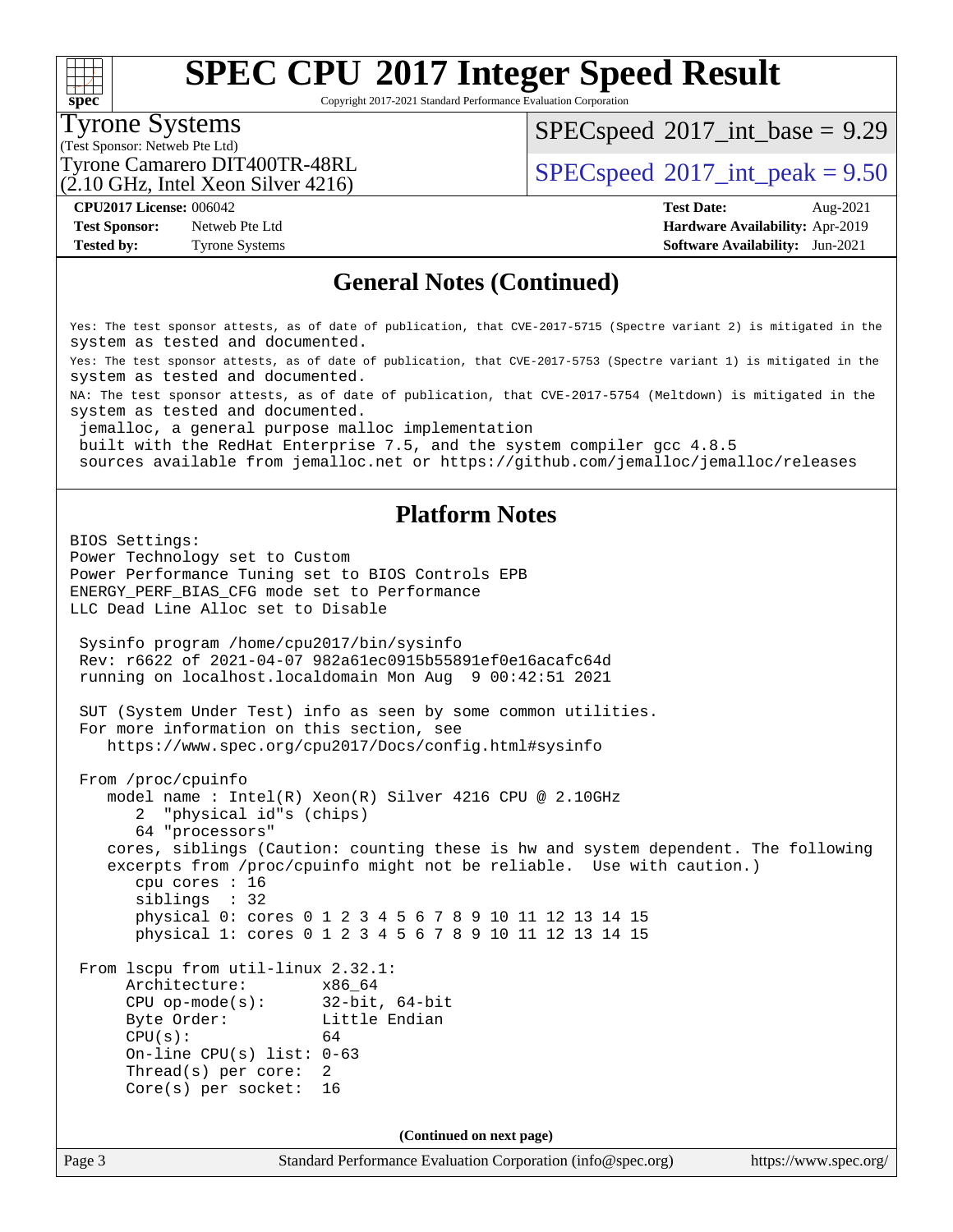Copyright 2017-2021 Standard Performance Evaluation Corporation

### Tyrone Systems

**[spec](http://www.spec.org/)**

 $+\!\!+\!\!$ 

(Test Sponsor: Netweb Pte Ltd)

(2.10 GHz, Intel Xeon Silver 4216)

 $SPECspeed^{\circ}2017\_int\_base = 9.29$  $SPECspeed^{\circ}2017\_int\_base = 9.29$ 

Tyrone Camarero DIT400TR-48RL  $\begin{array}{c|c}\n\text{SPEC speed} \textcirc 2017\n\text{ int } peak = 9.50\n\end{array}$ 

**[CPU2017 License:](http://www.spec.org/auto/cpu2017/Docs/result-fields.html#CPU2017License)** 006042 **[Test Date:](http://www.spec.org/auto/cpu2017/Docs/result-fields.html#TestDate)** Aug-2021

**[Test Sponsor:](http://www.spec.org/auto/cpu2017/Docs/result-fields.html#TestSponsor)** Netweb Pte Ltd **[Hardware Availability:](http://www.spec.org/auto/cpu2017/Docs/result-fields.html#HardwareAvailability)** Apr-2019 **[Tested by:](http://www.spec.org/auto/cpu2017/Docs/result-fields.html#Testedby)** Tyrone Systems **[Software Availability:](http://www.spec.org/auto/cpu2017/Docs/result-fields.html#SoftwareAvailability)** Jun-2021

#### **[Platform Notes \(Continued\)](http://www.spec.org/auto/cpu2017/Docs/result-fields.html#PlatformNotes)**

Socket(s): 2 NUMA node(s): 2 Vendor ID: GenuineIntel BIOS Vendor ID: Intel(R) Corporation CPU family: 6 Model: 85 Model name: Intel(R) Xeon(R) Silver 4216 CPU @ 2.10GHz<br>BIOS Model name: Intel(R) Xeon(R) Silver 4216 CPU @ 2.10GHz Intel(R) Xeon(R) Silver 4216 CPU @ 2.10GHz Stepping: 7 CPU MHz: 964.753 CPU max MHz: 3200.0000 CPU min MHz: 800.0000 BogoMIPS: 4200.00 Virtualization: VT-x L1d cache: 32K L1i cache: 32K L2 cache: 1024K L3 cache: 22528K NUMA node0 CPU(s): 0-15,32-47 NUMA node1 CPU(s): 16-31,48-63 Flags: fpu vme de pse tsc msr pae mce cx8 apic sep mtrr pge mca cmov pat pse36 clflush dts acpi mmx fxsr sse sse2 ss ht tm pbe syscall nx pdpe1gb rdtscp lm constant\_tsc art arch\_perfmon pebs bts rep\_good nopl xtopology nonstop\_tsc cpuid aperfmperf pni pclmulqdq dtes64 monitor ds\_cpl vmx smx est tm2 ssse3 sdbg fma cx16

 xtpr pdcm pcid dca sse4\_1 sse4\_2 x2apic movbe popcnt tsc\_deadline\_timer aes xsave avx f16c rdrand lahf\_lm abm 3dnowprefetch cpuid\_fault epb cat\_l3 cdp\_l3 invpcid\_single intel\_ppin ssbd mba ibrs ibpb stibp ibrs\_enhanced tpr\_shadow vnmi flexpriority ept vpid ept\_ad fsgsbase tsc\_adjust bmi1 hle avx2 smep bmi2 erms invpcid cqm mpx rdt\_a avx512f avx512dq rdseed adx smap clflushopt clwb intel\_pt avx512cd avx512bw avx512vl xsaveopt xsavec xgetbv1 xsaves cqm\_llc cqm\_occup\_llc cqm\_mbm\_total cqm\_mbm\_local dtherm ida arat pln pts hwp hwp\_act\_window hwp\_epp hwp\_pkg\_req pku ospke avx512\_vnni md\_clear flush\_l1d arch\_capabilities

 /proc/cpuinfo cache data cache size : 22528 KB

From numactl --hardware WARNING: a numactl 'node' might or might not correspond to a physical chip. available: 2 nodes (0-1) node 0 cpus: 0 1 2 3 4 5 6 7 8 9 10 11 12 13 14 15 32 33 34 35 36 37 38 39 40 41 42 43 44 45 46 47 node 0 size: 192106 MB node 0 free: 169245 MB node 1 cpus: 16 17 18 19 20 21 22 23 24 25 26 27 28 29 30 31 48 49 50 51 52 53 54 55 56 57 58 59 60 61 62 63 node 1 size: 193491 MB node 1 free: 172679 MB

**(Continued on next page)**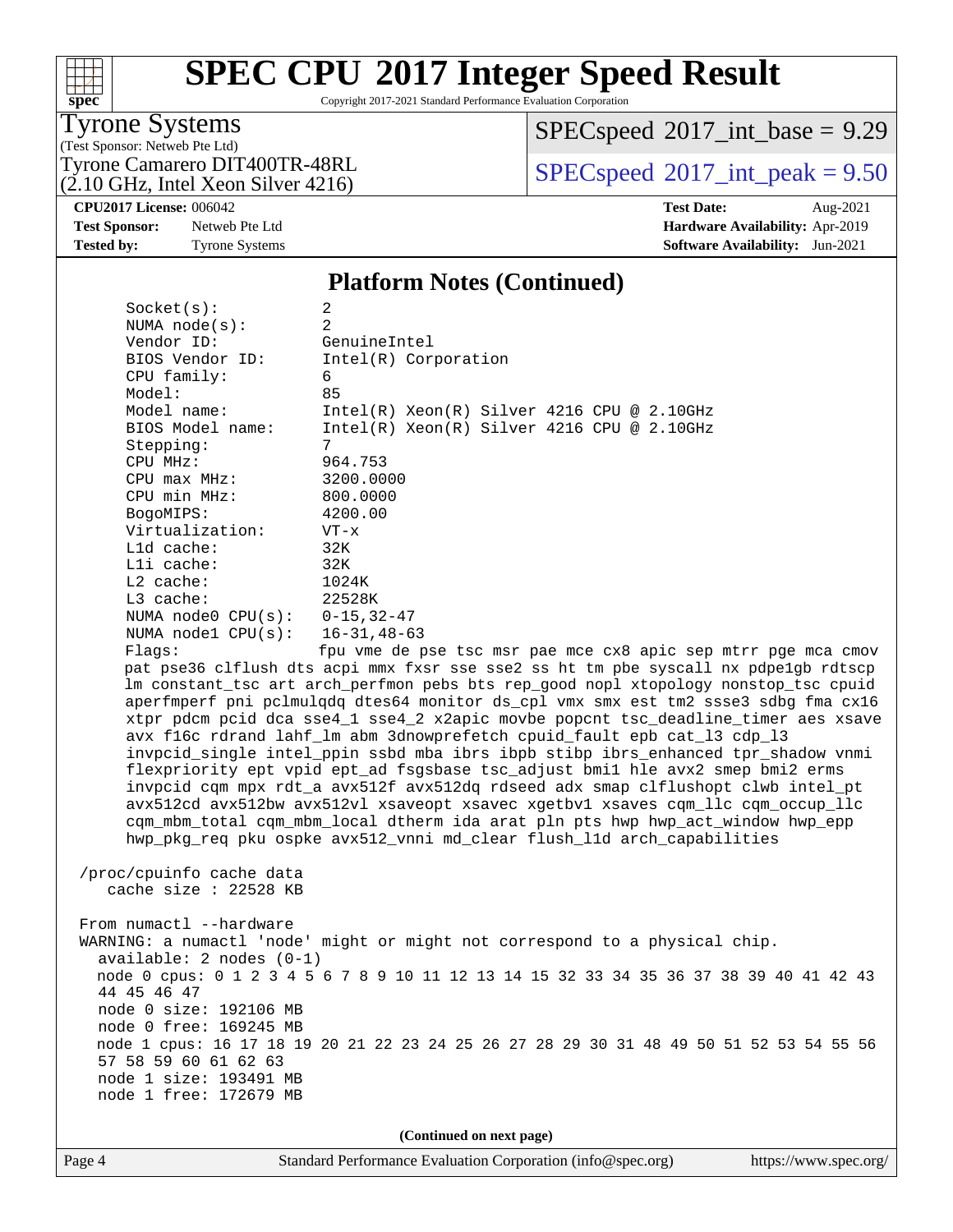| s | n | æ | U |  |
|---|---|---|---|--|

Copyright 2017-2021 Standard Performance Evaluation Corporation

### Tyrone Systems

(Test Sponsor: Netweb Pte Ltd) (2.10 GHz, Intel Xeon Silver 4216)  $SPECspeed^{\circ}2017\_int\_base = 9.29$  $SPECspeed^{\circ}2017\_int\_base = 9.29$ 

Tyrone Camarero DIT400TR-48RL  $\vert$  [SPECspeed](http://www.spec.org/auto/cpu2017/Docs/result-fields.html#SPECspeed2017intpeak)®[2017\\_int\\_peak = 9](http://www.spec.org/auto/cpu2017/Docs/result-fields.html#SPECspeed2017intpeak).50

**[CPU2017 License:](http://www.spec.org/auto/cpu2017/Docs/result-fields.html#CPU2017License)** 006042 **[Test Date:](http://www.spec.org/auto/cpu2017/Docs/result-fields.html#TestDate)** Aug-2021 **[Test Sponsor:](http://www.spec.org/auto/cpu2017/Docs/result-fields.html#TestSponsor)** Netweb Pte Ltd **[Hardware Availability:](http://www.spec.org/auto/cpu2017/Docs/result-fields.html#HardwareAvailability)** Apr-2019 **[Tested by:](http://www.spec.org/auto/cpu2017/Docs/result-fields.html#Testedby)** Tyrone Systems **[Software Availability:](http://www.spec.org/auto/cpu2017/Docs/result-fields.html#SoftwareAvailability)** Jun-2021

#### **[Platform Notes \(Continued\)](http://www.spec.org/auto/cpu2017/Docs/result-fields.html#PlatformNotes)** node distances: node 0 1 0: 10 21 1: 21 10 From /proc/meminfo MemTotal: 394851992 kB HugePages\_Total: 0 Hugepagesize: 2048 kB /sbin/tuned-adm active Current active profile: throughput-performance /sys/devices/system/cpu/cpu\*/cpufreq/scaling\_governor has performance From /etc/\*release\* /etc/\*version\* centos-release: CentOS Linux release 8.4.2105 centos-release-upstream: Derived from Red Hat Enterprise Linux 8.4 os-release: NAME="CentOS Linux" VERSION="8" ID="centos" ID\_LIKE="rhel fedora" VERSION\_ID="8" PLATFORM\_ID="platform:el8" PRETTY\_NAME="CentOS Linux 8" ANSI\_COLOR="0;31" redhat-release: CentOS Linux release 8.4.2105 system-release: CentOS Linux release 8.4.2105 system-release-cpe: cpe:/o:centos:centos:8 uname -a: Linux localhost.localdomain 4.18.0-305.3.1.el8.x86\_64 #1 SMP Tue Jun 1 16:14:33 UTC 2021 x86\_64 x86\_64 x86\_64 GNU/Linux Kernel self-reported vulnerability status: CVE-2018-12207 (iTLB Multihit): KVM: Mitigation: Split huge pages CVE-2018-3620 (L1 Terminal Fault): Not affected Microarchitectural Data Sampling: Not affected CVE-2017-5754 (Meltdown): Not affected CVE-2018-3639 (Speculative Store Bypass): Mitigation: Speculative Store Bypass disabled via prctl and seccomplex and the control of the control of the control of the control of the control of the control of the control of the control of the control of the control of the control of the control of the control of the control CVE-2017-5753 (Spectre variant 1): Mitigation: usercopy/swapgs barriers and \_\_user pointer

**(Continued on next page)**

Page 5 Standard Performance Evaluation Corporation [\(info@spec.org\)](mailto:info@spec.org) <https://www.spec.org/>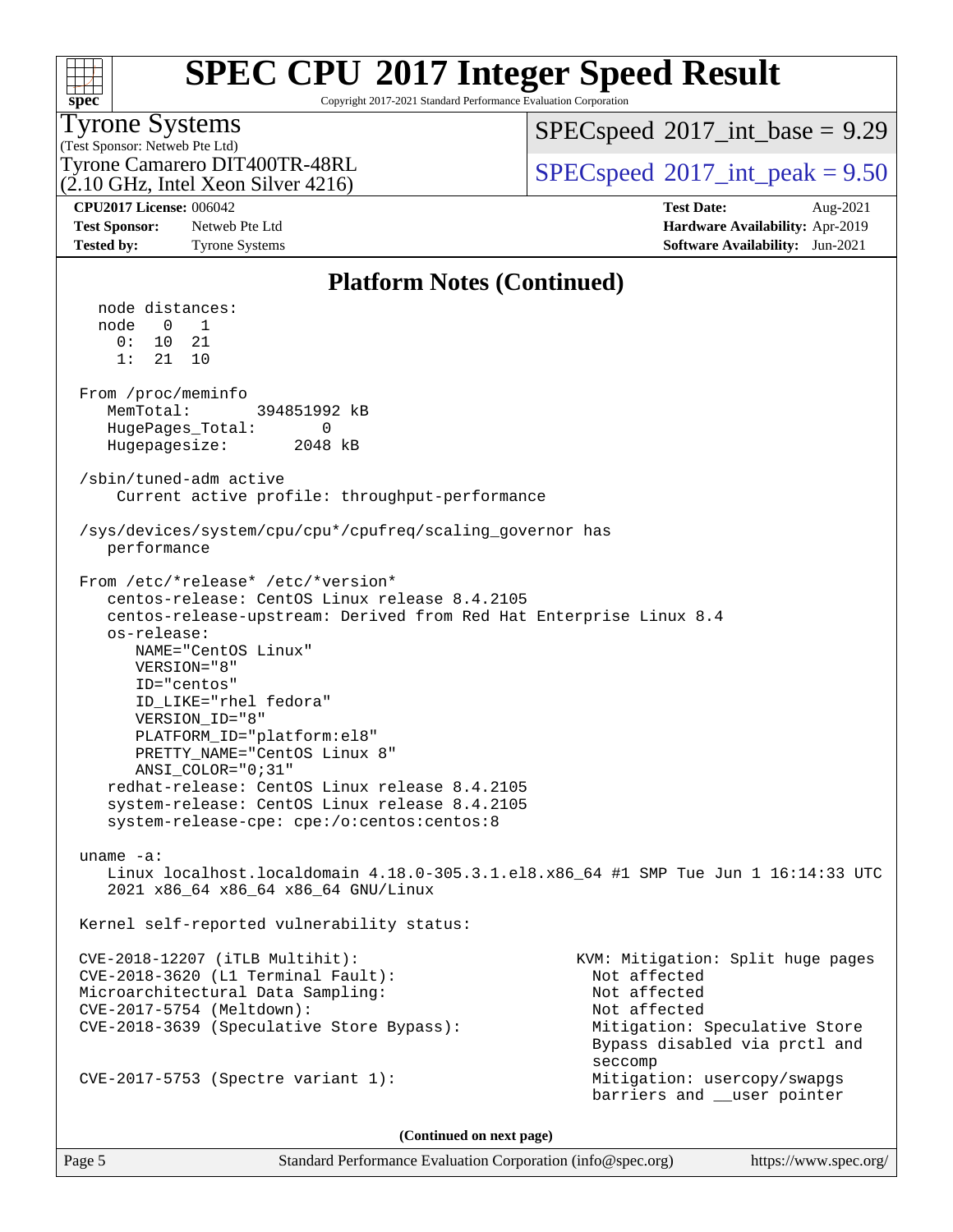**[spec](http://www.spec.org/)** Copyright 2017-2021 Standard Performance Evaluation Corporation (Test Sponsor: Netweb Pte Ltd) Tyrone Systems (2.10 GHz, Intel Xeon Silver 4216) Tyrone Camarero DIT400TR-48RL  $\begin{array}{c|c}\n\text{SPEC speed} \textcirc 2017\n\text{ int } peak = 9.50\n\end{array}$  $SPECspeed^{\circ}2017\_int\_base = 9.29$  $SPECspeed^{\circ}2017\_int\_base = 9.29$ **[CPU2017 License:](http://www.spec.org/auto/cpu2017/Docs/result-fields.html#CPU2017License)** 006042 **[Test Date:](http://www.spec.org/auto/cpu2017/Docs/result-fields.html#TestDate)** Aug-2021 **[Test Sponsor:](http://www.spec.org/auto/cpu2017/Docs/result-fields.html#TestSponsor)** Netweb Pte Ltd **[Hardware Availability:](http://www.spec.org/auto/cpu2017/Docs/result-fields.html#HardwareAvailability)** Apr-2019 **[Tested by:](http://www.spec.org/auto/cpu2017/Docs/result-fields.html#Testedby)** Tyrone Systems **[Software Availability:](http://www.spec.org/auto/cpu2017/Docs/result-fields.html#SoftwareAvailability)** Jun-2021 **[Platform Notes \(Continued\)](http://www.spec.org/auto/cpu2017/Docs/result-fields.html#PlatformNotes)** sanitization CVE-2017-5715 (Spectre variant 2): Mitigation: Enhanced IBRS, IBPB: conditional, RSB filling CVE-2020-0543 (Special Register Buffer Data Sampling): Not affected CVE-2019-11135 (TSX Asynchronous Abort): Mitigation: TSX disabled run-level 3 Aug 6 11:27 SPEC is set to: /home/cpu2017 Filesystem Type Size Used Avail Use% Mounted on /dev/mapper/cl-home xfs 372G 76G 296G 21% /home From /sys/devices/virtual/dmi/id Vendor: Tyrone Systems Product: Tyrone Camarero DIT400TR-48RL Product Family: empty Serial: empty Additional information from dmidecode 3.2 follows. WARNING: Use caution when you interpret this section. The 'dmidecode' program reads system data which is "intended to allow hardware to be accurately determined", but the intent may not be met, as there are frequent changes to hardware, firmware, and the "DMTF SMBIOS" standard. Memory: 12x Samsung M393A4K40CB2-CVF 32 GB 2 rank 2933, configured at 2400 BIOS: BIOS Vendor: American Megatrends Inc. BIOS Version: V8.104 BIOS Date: 07/27/2021 BIOS Revision: 5.14

(End of data from sysinfo program)

Firmware Revision: 6.1

**[Compiler Version Notes](http://www.spec.org/auto/cpu2017/Docs/result-fields.html#CompilerVersionNotes)**

Page 6 Standard Performance Evaluation Corporation [\(info@spec.org\)](mailto:info@spec.org) <https://www.spec.org/> ============================================================================== C | 600.perlbench\_s(peak) ------------------------------------------------------------------------------ Intel(R) C Intel(R) 64 Compiler Classic for applications running on Intel(R) 64, Version 2021.1 Build 20201112\_000000 Copyright (C) 1985-2020 Intel Corporation. All rights reserved. ------------------------------------------------------------------------------ ============================================================================== C | 600.perlbench\_s(base) 602.gcc\_s(base, peak) 605.mcf\_s(base, peak) **(Continued on next page)**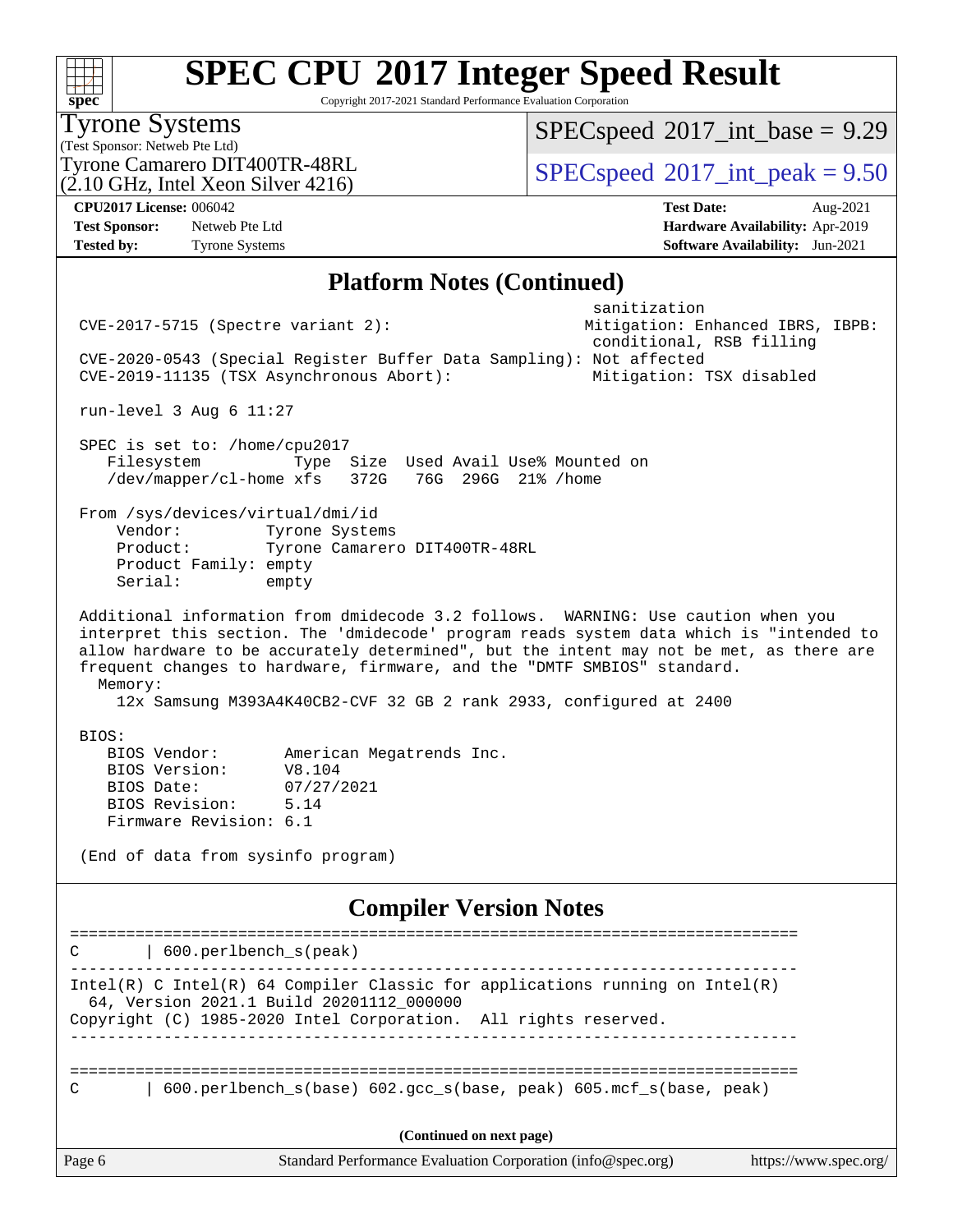| SI | U | e | Ľ |  |
|----|---|---|---|--|

Copyright 2017-2021 Standard Performance Evaluation Corporation

Tyrone Systems

(Test Sponsor: Netweb Pte Ltd)

 $(2.10 \text{ GHz}, \text{Intel Xeon Silver } 4216)$ 

 $SPEC speed$ <sup>®</sup> $2017$ \_int\_base = 9.29

Tyrone Camarero DIT400TR-48RL  $\begin{array}{c|c}\n\text{SPEC speed} \textcirc 2017\_int\_peak = 9.50 \\
\text{SPEC speed} \textcirc 2017\_int\_peak = 9.50\n\end{array}$ 

**[CPU2017 License:](http://www.spec.org/auto/cpu2017/Docs/result-fields.html#CPU2017License)** 006042 **[Test Date:](http://www.spec.org/auto/cpu2017/Docs/result-fields.html#TestDate)** Aug-2021 **[Test Sponsor:](http://www.spec.org/auto/cpu2017/Docs/result-fields.html#TestSponsor)** Netweb Pte Ltd **[Hardware Availability:](http://www.spec.org/auto/cpu2017/Docs/result-fields.html#HardwareAvailability)** Apr-2019 **[Tested by:](http://www.spec.org/auto/cpu2017/Docs/result-fields.html#Testedby)** Tyrone Systems **[Software Availability:](http://www.spec.org/auto/cpu2017/Docs/result-fields.html#SoftwareAvailability)** Jun-2021

#### **[Compiler Version Notes \(Continued\)](http://www.spec.org/auto/cpu2017/Docs/result-fields.html#CompilerVersionNotes)**

| 625.x264_s(base, peak) 657.xz_s(base, peak)                                                                                                                                                       |
|---------------------------------------------------------------------------------------------------------------------------------------------------------------------------------------------------|
| Intel(R) oneAPI DPC++/C++ Compiler for applications running on Intel(R) $64$ ,<br>Version 2021.1 Build 20201113<br>Copyright (C) 1985-2020 Intel Corporation. All rights reserved.                |
|                                                                                                                                                                                                   |
| 600.perlbench_s(peak)<br>C                                                                                                                                                                        |
| Intel(R) C Intel(R) 64 Compiler Classic for applications running on Intel(R)<br>64, Version 2021.1 Build 20201112 000000<br>Copyright (C) 1985-2020 Intel Corporation. All rights reserved.       |
|                                                                                                                                                                                                   |
| 600.perlbench_s(base) 602.gcc_s(base, peak) 605.mcf_s(base, peak)<br>С<br>$625.x264_s(base, peak)$ $657.xz_s(base, peak)$                                                                         |
| Intel(R) oneAPI DPC++/C++ Compiler for applications running on Intel(R) 64,<br>Version 2021.1 Build 20201113<br>Copyright (C) 1985-2020 Intel Corporation. All rights reserved.                   |
|                                                                                                                                                                                                   |
| 620.omnetpp_s(base, peak) 623.xalancbmk_s(base, peak)<br>$C++$<br>631.deepsjeng_s(base, peak) 641.leela_s(base, peak)                                                                             |
| Intel(R) oneAPI DPC++/C++ Compiler for applications running on Intel(R) 64,<br>Version 2021.1 Build 20201113                                                                                      |
| Copyright (C) 1985-2020 Intel Corporation. All rights reserved.                                                                                                                                   |
| Fortran   648. exchange2_s(base, peak)                                                                                                                                                            |
|                                                                                                                                                                                                   |
| Intel(R) Fortran Intel(R) 64 Compiler Classic for applications running on<br>Intel(R) 64, Version 2021.1 Build 20201112_000000<br>Copyright (C) 1985-2020 Intel Corporation. All rights reserved. |
|                                                                                                                                                                                                   |
| <b>Base Compiler Invocation</b>                                                                                                                                                                   |
| C benchmarks:                                                                                                                                                                                     |

[icx](http://www.spec.org/cpu2017/results/res2021q3/cpu2017-20210824-28893.flags.html#user_CCbase_intel_icx_fe2d28d19ae2a5db7c42fe0f2a2aed77cb715edd4aeb23434404a8be6683fe239869bb6ca8154ca98265c2e3b9226a719a0efe2953a4a7018c379b7010ccf087)

**(Continued on next page)**

Page 7 Standard Performance Evaluation Corporation [\(info@spec.org\)](mailto:info@spec.org) <https://www.spec.org/>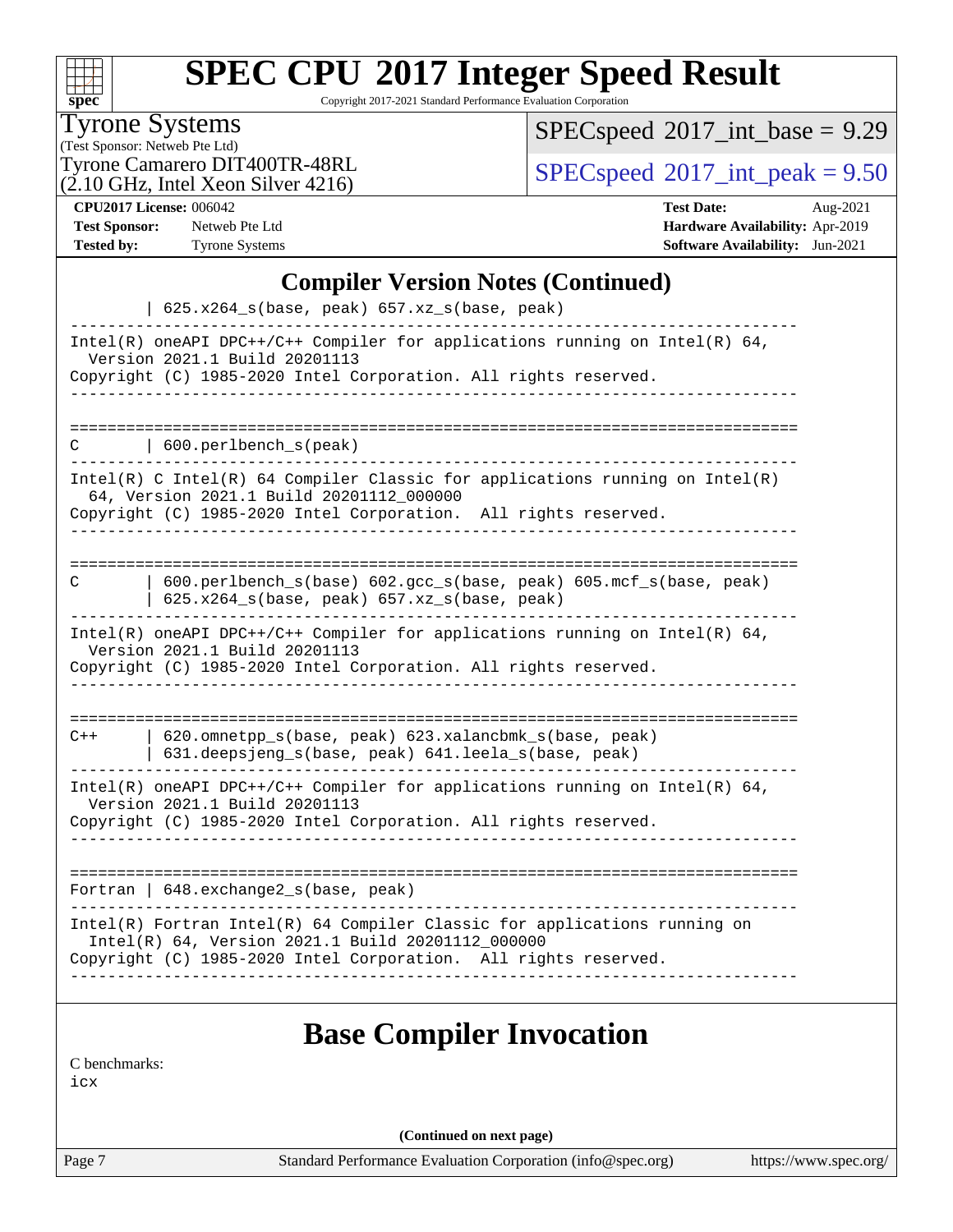

Copyright 2017-2021 Standard Performance Evaluation Corporation

### Tyrone Systems

(Test Sponsor: Netweb Pte Ltd)

 $SPECspeed^{\circ}2017\_int\_base = 9.29$  $SPECspeed^{\circ}2017\_int\_base = 9.29$ 

Tyrone Camarero DIT400TR-48RL  $\begin{array}{c|c}\n\text{SPEC speed} \textcirc 2017\n\text{ int } peak = 9.50\n\end{array}$ 

(2.10 GHz, Intel Xeon Silver 4216)

**[Test Sponsor:](http://www.spec.org/auto/cpu2017/Docs/result-fields.html#TestSponsor)** Netweb Pte Ltd **[Hardware Availability:](http://www.spec.org/auto/cpu2017/Docs/result-fields.html#HardwareAvailability)** Apr-2019

**[CPU2017 License:](http://www.spec.org/auto/cpu2017/Docs/result-fields.html#CPU2017License)** 006042 **[Test Date:](http://www.spec.org/auto/cpu2017/Docs/result-fields.html#TestDate)** Aug-2021 **[Tested by:](http://www.spec.org/auto/cpu2017/Docs/result-fields.html#Testedby)** Tyrone Systems **[Software Availability:](http://www.spec.org/auto/cpu2017/Docs/result-fields.html#SoftwareAvailability)** Jun-2021

### **[Base Compiler Invocation \(Continued\)](http://www.spec.org/auto/cpu2017/Docs/result-fields.html#BaseCompilerInvocation)**

[C++ benchmarks:](http://www.spec.org/auto/cpu2017/Docs/result-fields.html#CXXbenchmarks) [icpx](http://www.spec.org/cpu2017/results/res2021q3/cpu2017-20210824-28893.flags.html#user_CXXbase_intel_icpx_1e918ed14c436bf4b9b7c8bcdd51d4539fc71b3df010bd1e9f8732d9c34c2b2914e48204a846820f3c0ebb4095dea797a5c30b458ac0b6dffac65d78f781f5ca)

[Fortran benchmarks](http://www.spec.org/auto/cpu2017/Docs/result-fields.html#Fortranbenchmarks): [ifort](http://www.spec.org/cpu2017/results/res2021q3/cpu2017-20210824-28893.flags.html#user_FCbase_intel_ifort_8111460550e3ca792625aed983ce982f94888b8b503583aa7ba2b8303487b4d8a21a13e7191a45c5fd58ff318f48f9492884d4413fa793fd88dd292cad7027ca)

### **[Base Portability Flags](http://www.spec.org/auto/cpu2017/Docs/result-fields.html#BasePortabilityFlags)**

 600.perlbench\_s: [-DSPEC\\_LP64](http://www.spec.org/cpu2017/results/res2021q3/cpu2017-20210824-28893.flags.html#b600.perlbench_s_basePORTABILITY_DSPEC_LP64) [-DSPEC\\_LINUX\\_X64](http://www.spec.org/cpu2017/results/res2021q3/cpu2017-20210824-28893.flags.html#b600.perlbench_s_baseCPORTABILITY_DSPEC_LINUX_X64) 602.gcc\_s: [-DSPEC\\_LP64](http://www.spec.org/cpu2017/results/res2021q3/cpu2017-20210824-28893.flags.html#suite_basePORTABILITY602_gcc_s_DSPEC_LP64) 605.mcf\_s: [-DSPEC\\_LP64](http://www.spec.org/cpu2017/results/res2021q3/cpu2017-20210824-28893.flags.html#suite_basePORTABILITY605_mcf_s_DSPEC_LP64) 620.omnetpp\_s: [-DSPEC\\_LP64](http://www.spec.org/cpu2017/results/res2021q3/cpu2017-20210824-28893.flags.html#suite_basePORTABILITY620_omnetpp_s_DSPEC_LP64) 623.xalancbmk\_s: [-DSPEC\\_LP64](http://www.spec.org/cpu2017/results/res2021q3/cpu2017-20210824-28893.flags.html#suite_basePORTABILITY623_xalancbmk_s_DSPEC_LP64) [-DSPEC\\_LINUX](http://www.spec.org/cpu2017/results/res2021q3/cpu2017-20210824-28893.flags.html#b623.xalancbmk_s_baseCXXPORTABILITY_DSPEC_LINUX) 625.x264\_s: [-DSPEC\\_LP64](http://www.spec.org/cpu2017/results/res2021q3/cpu2017-20210824-28893.flags.html#suite_basePORTABILITY625_x264_s_DSPEC_LP64) 631.deepsjeng\_s: [-DSPEC\\_LP64](http://www.spec.org/cpu2017/results/res2021q3/cpu2017-20210824-28893.flags.html#suite_basePORTABILITY631_deepsjeng_s_DSPEC_LP64) 641.leela\_s: [-DSPEC\\_LP64](http://www.spec.org/cpu2017/results/res2021q3/cpu2017-20210824-28893.flags.html#suite_basePORTABILITY641_leela_s_DSPEC_LP64) 648.exchange2\_s: [-DSPEC\\_LP64](http://www.spec.org/cpu2017/results/res2021q3/cpu2017-20210824-28893.flags.html#suite_basePORTABILITY648_exchange2_s_DSPEC_LP64) 657.xz\_s: [-DSPEC\\_LP64](http://www.spec.org/cpu2017/results/res2021q3/cpu2017-20210824-28893.flags.html#suite_basePORTABILITY657_xz_s_DSPEC_LP64)

### **[Base Optimization Flags](http://www.spec.org/auto/cpu2017/Docs/result-fields.html#BaseOptimizationFlags)**

#### [C benchmarks](http://www.spec.org/auto/cpu2017/Docs/result-fields.html#Cbenchmarks):

[-DSPEC\\_OPENMP](http://www.spec.org/cpu2017/results/res2021q3/cpu2017-20210824-28893.flags.html#suite_CCbase_DSPEC_OPENMP) [-std=c11](http://www.spec.org/cpu2017/results/res2021q3/cpu2017-20210824-28893.flags.html#user_CCbase_std-icc-std_0e1c27790398a4642dfca32ffe6c27b5796f9c2d2676156f2e42c9c44eaad0c049b1cdb667a270c34d979996257aeb8fc440bfb01818dbc9357bd9d174cb8524) [-m64](http://www.spec.org/cpu2017/results/res2021q3/cpu2017-20210824-28893.flags.html#user_CCbase_m64-icc) [-fiopenmp](http://www.spec.org/cpu2017/results/res2021q3/cpu2017-20210824-28893.flags.html#user_CCbase_fiopenmp_4cde26b3fcccd23bd0bb70af4efc204325d72839eefa1147e34201101709f20b3deb62aad96701dea148529bf4ca48c90b72f3bf837ca148e297cf8a0ba6feb7) [-Wl,-z,muldefs](http://www.spec.org/cpu2017/results/res2021q3/cpu2017-20210824-28893.flags.html#user_CCbase_link_force_multiple1_b4cbdb97b34bdee9ceefcfe54f4c8ea74255f0b02a4b23e853cdb0e18eb4525ac79b5a88067c842dd0ee6996c24547a27a4b99331201badda8798ef8a743f577) [-xCORE-AVX512](http://www.spec.org/cpu2017/results/res2021q3/cpu2017-20210824-28893.flags.html#user_CCbase_f-xCORE-AVX512) [-O3](http://www.spec.org/cpu2017/results/res2021q3/cpu2017-20210824-28893.flags.html#user_CCbase_f-O3) [-ffast-math](http://www.spec.org/cpu2017/results/res2021q3/cpu2017-20210824-28893.flags.html#user_CCbase_f-ffast-math) [-flto](http://www.spec.org/cpu2017/results/res2021q3/cpu2017-20210824-28893.flags.html#user_CCbase_f-flto) [-mfpmath=sse](http://www.spec.org/cpu2017/results/res2021q3/cpu2017-20210824-28893.flags.html#user_CCbase_f-mfpmath_70eb8fac26bde974f8ab713bc9086c5621c0b8d2f6c86f38af0bd7062540daf19db5f3a066d8c6684be05d84c9b6322eb3b5be6619d967835195b93d6c02afa1) [-funroll-loops](http://www.spec.org/cpu2017/results/res2021q3/cpu2017-20210824-28893.flags.html#user_CCbase_f-funroll-loops) [-qopt-mem-layout-trans=4](http://www.spec.org/cpu2017/results/res2021q3/cpu2017-20210824-28893.flags.html#user_CCbase_f-qopt-mem-layout-trans_fa39e755916c150a61361b7846f310bcdf6f04e385ef281cadf3647acec3f0ae266d1a1d22d972a7087a248fd4e6ca390a3634700869573d231a252c784941a8) [-mbranches-within-32B-boundaries](http://www.spec.org/cpu2017/results/res2021q3/cpu2017-20210824-28893.flags.html#user_CCbase_f-mbranches-within-32B-boundaries) [-L/usr/local/je5.0.1-64/lib](http://www.spec.org/cpu2017/results/res2021q3/cpu2017-20210824-28893.flags.html#user_CCbase_jemalloc_link_path64_4b10a636b7bce113509b17f3bd0d6226c5fb2346b9178c2d0232c14f04ab830f976640479e5c33dc2bcbbdad86ecfb6634cbbd4418746f06f368b512fced5394) [-ljemalloc](http://www.spec.org/cpu2017/results/res2021q3/cpu2017-20210824-28893.flags.html#user_CCbase_jemalloc_link_lib_d1249b907c500fa1c0672f44f562e3d0f79738ae9e3c4a9c376d49f265a04b9c99b167ecedbf6711b3085be911c67ff61f150a17b3472be731631ba4d0471706)

[C++ benchmarks:](http://www.spec.org/auto/cpu2017/Docs/result-fields.html#CXXbenchmarks)

[-DSPEC\\_OPENMP](http://www.spec.org/cpu2017/results/res2021q3/cpu2017-20210824-28893.flags.html#suite_CXXbase_DSPEC_OPENMP) [-m64](http://www.spec.org/cpu2017/results/res2021q3/cpu2017-20210824-28893.flags.html#user_CXXbase_m64-icc) [-Wl,-z,muldefs](http://www.spec.org/cpu2017/results/res2021q3/cpu2017-20210824-28893.flags.html#user_CXXbase_link_force_multiple1_b4cbdb97b34bdee9ceefcfe54f4c8ea74255f0b02a4b23e853cdb0e18eb4525ac79b5a88067c842dd0ee6996c24547a27a4b99331201badda8798ef8a743f577) [-xCORE-AVX512](http://www.spec.org/cpu2017/results/res2021q3/cpu2017-20210824-28893.flags.html#user_CXXbase_f-xCORE-AVX512) [-O3](http://www.spec.org/cpu2017/results/res2021q3/cpu2017-20210824-28893.flags.html#user_CXXbase_f-O3) [-ffast-math](http://www.spec.org/cpu2017/results/res2021q3/cpu2017-20210824-28893.flags.html#user_CXXbase_f-ffast-math) [-flto](http://www.spec.org/cpu2017/results/res2021q3/cpu2017-20210824-28893.flags.html#user_CXXbase_f-flto) [-mfpmath=sse](http://www.spec.org/cpu2017/results/res2021q3/cpu2017-20210824-28893.flags.html#user_CXXbase_f-mfpmath_70eb8fac26bde974f8ab713bc9086c5621c0b8d2f6c86f38af0bd7062540daf19db5f3a066d8c6684be05d84c9b6322eb3b5be6619d967835195b93d6c02afa1) [-funroll-loops](http://www.spec.org/cpu2017/results/res2021q3/cpu2017-20210824-28893.flags.html#user_CXXbase_f-funroll-loops) [-qopt-mem-layout-trans=4](http://www.spec.org/cpu2017/results/res2021q3/cpu2017-20210824-28893.flags.html#user_CXXbase_f-qopt-mem-layout-trans_fa39e755916c150a61361b7846f310bcdf6f04e385ef281cadf3647acec3f0ae266d1a1d22d972a7087a248fd4e6ca390a3634700869573d231a252c784941a8) [-mbranches-within-32B-boundaries](http://www.spec.org/cpu2017/results/res2021q3/cpu2017-20210824-28893.flags.html#user_CXXbase_f-mbranches-within-32B-boundaries) [-L/opt/intel/oneapi/compiler/2021.1.1/linux/compiler/lib/intel64\\_lin/](http://www.spec.org/cpu2017/results/res2021q3/cpu2017-20210824-28893.flags.html#user_CXXbase_linkpath_765a8c93c4ea33dfc565a33ecb48f4f7d02a6338709b3b362f341eb203a06426ce1d12ded4c7809f6ab6cf0e9f5515cffeb4efc405b63f85dc27a83bbbdeb3a3) [-lqkmalloc](http://www.spec.org/cpu2017/results/res2021q3/cpu2017-20210824-28893.flags.html#user_CXXbase_qkmalloc_link_lib_79a818439969f771c6bc311cfd333c00fc099dad35c030f5aab9dda831713d2015205805422f83de8875488a2991c0a156aaa600e1f9138f8fc37004abc96dc5)

#### [Fortran benchmarks](http://www.spec.org/auto/cpu2017/Docs/result-fields.html#Fortranbenchmarks):

```
-m64 -xCORE-AVX512 -O3 -ipo -no-prec-div -qopt-mem-layout-trans=4
-nostandard-realloc-lhs -align array32byte
-mbranches-within-32B-boundaries
```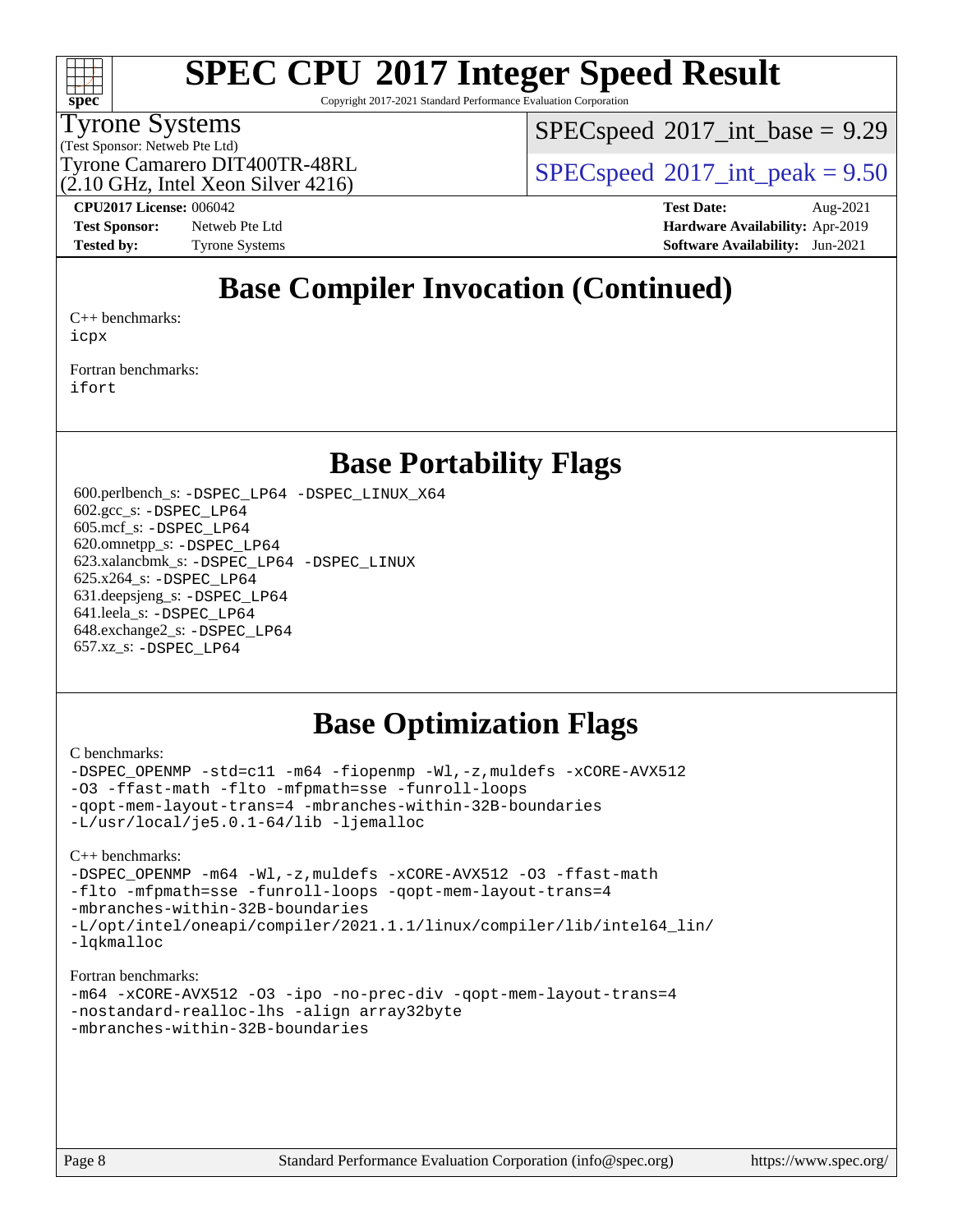# **[spec](http://www.spec.org/)**

# **[SPEC CPU](http://www.spec.org/auto/cpu2017/Docs/result-fields.html#SPECCPU2017IntegerSpeedResult)[2017 Integer Speed Result](http://www.spec.org/auto/cpu2017/Docs/result-fields.html#SPECCPU2017IntegerSpeedResult)**

Copyright 2017-2021 Standard Performance Evaluation Corporation

#### Tyrone Systems

 $SPECspeed^{\circ}2017\_int\_base = 9.29$  $SPECspeed^{\circ}2017\_int\_base = 9.29$ 

(Test Sponsor: Netweb Pte Ltd) (2.10 GHz, Intel Xeon Silver 4216)

Tyrone Camarero DIT400TR-48RL  $\begin{array}{c|c}\n\text{SPEC speed} \textcirc 2017\n\text{ int } peak = 9.50\n\end{array}$ 

**[Test Sponsor:](http://www.spec.org/auto/cpu2017/Docs/result-fields.html#TestSponsor)** Netweb Pte Ltd **[Hardware Availability:](http://www.spec.org/auto/cpu2017/Docs/result-fields.html#HardwareAvailability)** Apr-2019

**[CPU2017 License:](http://www.spec.org/auto/cpu2017/Docs/result-fields.html#CPU2017License)** 006042 **[Test Date:](http://www.spec.org/auto/cpu2017/Docs/result-fields.html#TestDate)** Aug-2021 **[Tested by:](http://www.spec.org/auto/cpu2017/Docs/result-fields.html#Testedby)** Tyrone Systems **[Software Availability:](http://www.spec.org/auto/cpu2017/Docs/result-fields.html#SoftwareAvailability)** Jun-2021

### **[Peak Compiler Invocation](http://www.spec.org/auto/cpu2017/Docs/result-fields.html#PeakCompilerInvocation)**

[C benchmarks \(except as noted below\)](http://www.spec.org/auto/cpu2017/Docs/result-fields.html#Cbenchmarksexceptasnotedbelow): [icx](http://www.spec.org/cpu2017/results/res2021q3/cpu2017-20210824-28893.flags.html#user_CCpeak_intel_icx_fe2d28d19ae2a5db7c42fe0f2a2aed77cb715edd4aeb23434404a8be6683fe239869bb6ca8154ca98265c2e3b9226a719a0efe2953a4a7018c379b7010ccf087)

600.perlbench\_s: [icc](http://www.spec.org/cpu2017/results/res2021q3/cpu2017-20210824-28893.flags.html#user_peakCCLD600_perlbench_s_intel_icc_66fc1ee009f7361af1fbd72ca7dcefbb700085f36577c54f309893dd4ec40d12360134090235512931783d35fd58c0460139e722d5067c5574d8eaf2b3e37e92)

[C++ benchmarks:](http://www.spec.org/auto/cpu2017/Docs/result-fields.html#CXXbenchmarks) [icpx](http://www.spec.org/cpu2017/results/res2021q3/cpu2017-20210824-28893.flags.html#user_CXXpeak_intel_icpx_1e918ed14c436bf4b9b7c8bcdd51d4539fc71b3df010bd1e9f8732d9c34c2b2914e48204a846820f3c0ebb4095dea797a5c30b458ac0b6dffac65d78f781f5ca)

[Fortran benchmarks](http://www.spec.org/auto/cpu2017/Docs/result-fields.html#Fortranbenchmarks): [ifort](http://www.spec.org/cpu2017/results/res2021q3/cpu2017-20210824-28893.flags.html#user_FCpeak_intel_ifort_8111460550e3ca792625aed983ce982f94888b8b503583aa7ba2b8303487b4d8a21a13e7191a45c5fd58ff318f48f9492884d4413fa793fd88dd292cad7027ca)

### **[Peak Portability Flags](http://www.spec.org/auto/cpu2017/Docs/result-fields.html#PeakPortabilityFlags)**

Same as Base Portability Flags

### **[Peak Optimization Flags](http://www.spec.org/auto/cpu2017/Docs/result-fields.html#PeakOptimizationFlags)**

[C benchmarks](http://www.spec.org/auto/cpu2017/Docs/result-fields.html#Cbenchmarks):

```
 600.perlbench_s: -Wl,-z,muldefs -prof-gen(pass 1) -prof-use(pass 2)
-xCORE-AVX512 -ipo -O3 -no-prec-div
-qopt-mem-layout-trans=4 -fno-strict-overflow
-mbranches-within-32B-boundaries
-L/usr/local/je5.0.1-64/lib -ljemalloc
 602.gcc_s: -m64 -std=c11 -Wl,-z,muldefs -fprofile-generate(pass 1)
-fprofile-use=default.profdata(pass 2) -xCORE-AVX512 -flto
-Ofast(pass 1) -O3 -ffast-math -qopt-mem-layout-trans=4
-mbranches-within-32B-boundaries
-L/usr/local/je5.0.1-64/lib -ljemalloc
605 \text{.mcf}\text{-}\mathrm{s}: basepeak = yes
625.x264-fiopenmp-std=c11-m64-Wl,-z,muldefs
-xCORE-AVX512 -flto -O3 -ffast-math
-qopt-mem-layout-trans=4 -fno-alias
-mbranches-within-32B-boundaries
-L/usr/local/je5.0.1-64/lib -ljemalloc
657.xz s: basepeak = yes
                                     (Continued on next page)
```